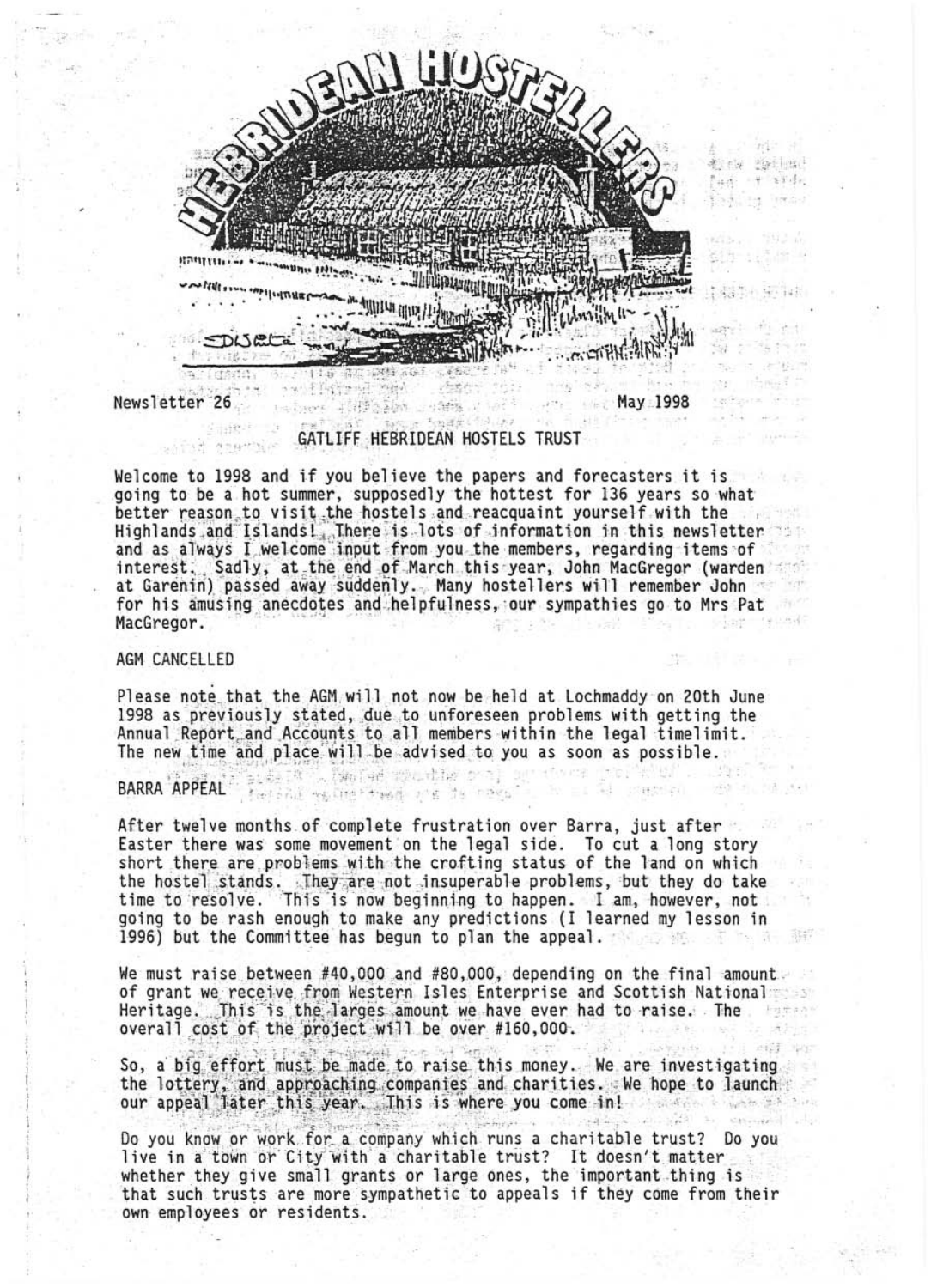In short, you can help us by sending our appeal literature to those bodies with a covering letter from yourself. If you are willing and able to help in this way, please contact me. Your assistance will be very gratefully received.

Peter Clarke: 264 Alexandra Park Road, Wood Green, London N22 4BG e-mail: clarke.264@sagnet.co.uk

# OUTER HEBRIDES LONG DISTANCE WALK

The Chairperson, Peter Clarke is researching the possibility of a long distance walking route through the islands. The aim is to establish a route from the Butt of Lewis to Vatersay, taking in all the inhabited<br>islands, using old tracks and quiet roads. Any hostellers interested in this project and who have suggestions about possible routes, or information about published or unpublished maps, leaflets or books regarding walks in the islands, should contact him at the address below.

and all markets was the web about the

(2) 法约束 经产品经济网络 经 计可记录 地位物

speciestic and segment community material

consider to restate

#### BOOK APPEAL

Rhenigidale is a very special place for us all. To make it even more special we have started a collection of favourite books at the hostel;<br>novels, sci-fiction, short stories, poetry, guidebooks. Maybe you could donate a book you have WRITTEN! Please inscribe your name in the book and any message to fellow travellers. If you would like to donate a book please send it to: Mr Alasdair Mackay, Warden, Youth Hostel Rhenigidale, Isle of Harris HS3 3DB

#### HAPPY HOSTELLING

We are making a collection of photographs of happy hostelling moments for display at the hostels. If you would like one of your pictures to be included please send a print (any size) makred with your name and a description of the picture eg. Jim McSmith and Angela Waddenham at the top of Todden, to Hilary Wardrope (see address below). Please state if you wish your picture to be displayed at any particular hostel.

#### HISTORY OF GHHT

If anyone would like a copy of the history of the Gatliff Trust when it Was under Herbert Gatliff's direct influence, please send an A4 SAE (31p Of stamps) to Peter Clarke (address below)

#### THE FRANK TURTON TROPHY

It was a great honour that Arthur Meaby was awarded this trophy in recognition of his work for the YHA. He joined the YHA in 1951 at a hostel in Ireland, and has been Chairman of Southern Region, a member of National Executive since 1970 and Chairman of London Hostels Committee, now the City Hostels, since 1980. When he met Herbert Gatliff in 1957 he became interested in the Hebridean Hostels and has been instrumental in the restoration of Berneray hostel, work at Rhenigidale and Howmore<br>and is now involved in the Barra hostel. A wonderful cake was baked in his honour at the presentation ceremony which featured a relief map of the British Isles including amongst other things a model black house! **Congratulations Arthur:**  $\frac{1}{2}$  ,  $\frac{1}{2}$  ,  $\frac{1}{2}$  ,  $\frac{1}{2}$  ,  $\frac{1}{2}$  ,  $\frac{1}{2}$  ,  $\frac{1}{2}$  ,  $\frac{1}{2}$  ,  $\frac{1}{2}$  ,  $\frac{1}{2}$  ,  $\frac{1}{2}$  ,  $\frac{1}{2}$  ,  $\frac{1}{2}$  ,  $\frac{1}{2}$  ,  $\frac{1}{2}$  ,  $\frac{1}{2}$  ,  $\frac$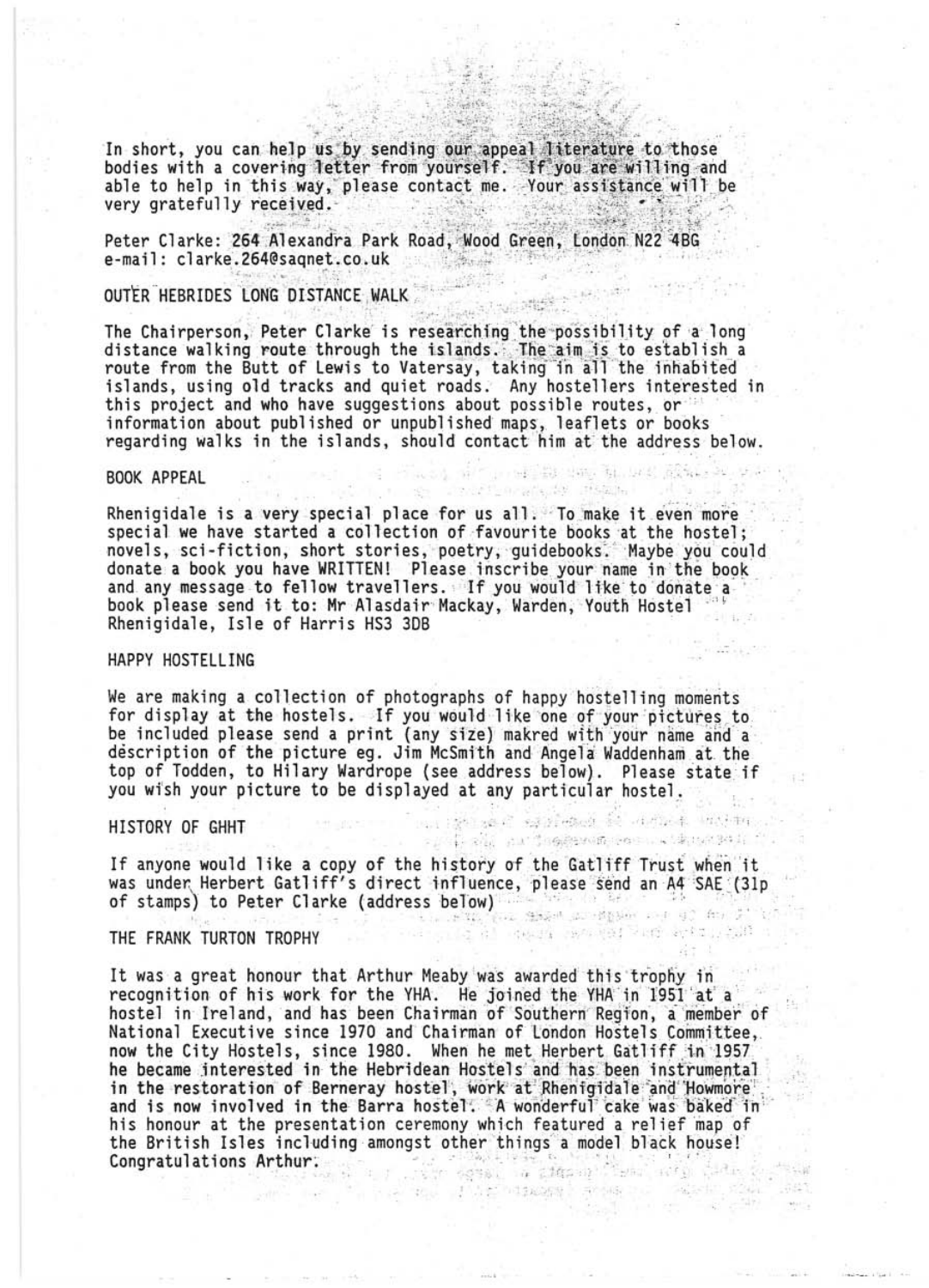### ROYAL GAELIC

Prince Charles wants his sons to learn Gaelic and where else would he go than to his old friend Donald 'Splash' McKillop on the isle of Berneray. Charles visited Splash when he stayed at his croft to plant potatoes in the late 1980's and has remained friendly since then and the crofter is on Prince Charles' personal Christmas card list.

#### SHINING LIGHTS

The lighthouse on the Butt of Lewis became automated earlier this year and was the last of five remaining manned lighthouses in the British Isles. The lighthouse is a listed building and stands 37 metres high. It was manned by three full-time keepers and two part-timers, who all now are looking for other work but as all lighthouses will be fully automatic by the middle of this year even the remote Fair Isle, there is no hope of staying within the profession. The Gatliff Trust was thinking of approaching the NLB for the site to be a viable place to offer accommodation.

# CATWALK TWEED

Harris Tweed is getting an overhaul and dragged into the fashion world of the 20th century as designers are including the cloth in their Spring/Summer Collections. At present the average customer is male, aged over 50 and growing older! Almost 95% of all Harris Tweed goes into making men's jackets. The Harris Tweed Authority, quardians of the famous orb trademark stamped only on cloth woven on the islands of Lewis and Harris, needs to revive female and youth interest in the United States if tweed is to survive. However, with the introduction of double-width looms (Harris Tweed is tradionally an awkwardly narrow cloth) there are a lot of weavers who are out of business because they only have the single looms in their homes or sheds.

#### OBJECTIVE ONE

Around #250m will have been spent on nearly 500 projects since the inception of Objection One in 1994. However, there seems to be a lot of disagreement as to why the Highlands and Islands are being dropped from this project when other areas of Europe with similar problems of low density population and high unemployment, lack of services etc are still included. It has also been suggested nearer to home that the money didn't go to the areas it should have and that the areas that attracted the Objective One funding gained very little from the enormous cash input. Although, the causeway from N Uist to Berneray was aided by the funding as was the forthcoming bridge between Harris and Scalpay. Large sums were earmarked to support the vehicle carrying ferries to Rum and Eigg and Inverie in Knoydart.

### ANYONE FOR TENNIS? புக்கு அதி குண்டு முகியவிட

The most isolated tennis court in Britain has opened in Harris, at West Loch Tarbert. The all weather facility, required 2000 tonnes of rock for construction and has the most beautiful view - across the Atlantic! The campaign was aided by Sir Cliff Richard, Jo Durie, Bill Beaumont and Jonathan Dimbleby. It also had a contribution from the Lottery Fund of #32,260.

We all stay of the face.